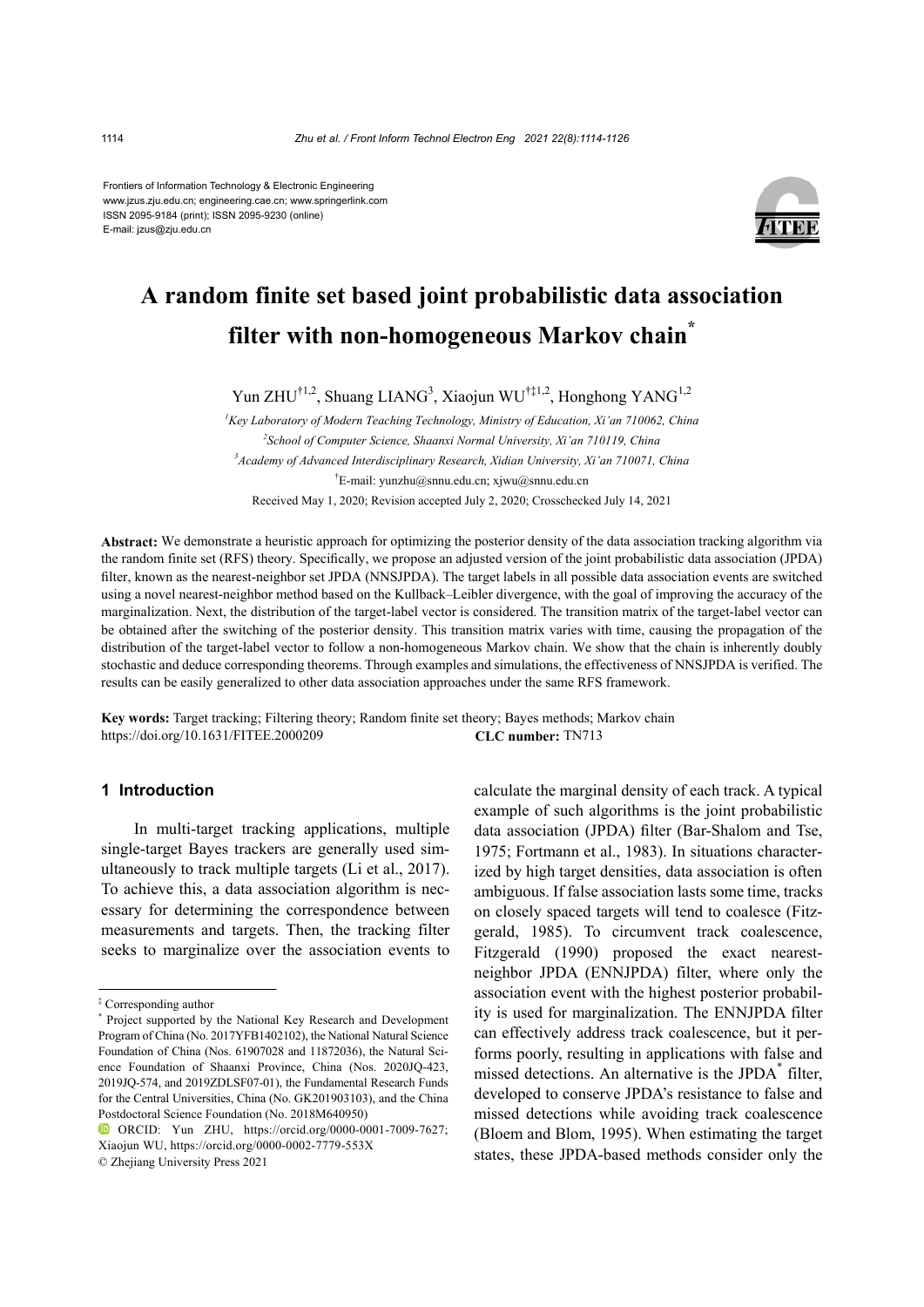current density of the targets. An approach that considers the joint posterior of states over time will not have the track coalescence problem (Vo BN and Vo, 2019). However, the computation load of such a multi-scan solution can be large. Another method of avoiding ambiguous association is the use of a multihypothesis tracking (MHT) algorithm, which propagates all possible data association events over time (Reid, 1979). The correct association is always obtainable from sufficient association events. However, in the case of a large number of targets and measurements, MHT becomes computation demanding.

Recently, a lot of work has been devoted to random finite set (RFS) based multi-target tracking, with fruitful results. The finite set statistics (FISST) developed by Mahler (2007b) is among the most important results. Under the multi-target Bayes formulation, FISST efficiently avoids explicit association between measurements and targets. After prediction, the filter state is updated using a multi-target likelihood, which is a measure of the affinity between the predicted environment and the received measurement set. Some sequential Monte Carlo (SMC) implementations (Sidenbladh and Wirkander, 2003; Vo BN et al., 2005; Mahler, 2007b) of the filter have been proposed which have huge computational burden due to the complexity of the multi-target likelihood. To reduce computational complexity and enable practical application, Mahler proposed approximations like the probability hypothesis density (PHD) filter and the cardinalized probability hypothesis density (CPHD) filter (Mahler, 2003, 2007a). For the PHD and CPHD filters, implementations are possible using SMC methods (Sidenbladh, 2003; Zajic and Mahler, 2003; Vo BN et al., 2005) and Gaussian mixtures (Vo BN and Ma, 2006). Another approximation is the multi-Bernoulli filter (Vo BT et al., 2009; Li et al., 2020), which represents the multi-target posterior density using a multi-Bernoulli RFS. These filters reduce the computational complexity at the cost of losing the ability to easily model interactions and dependencies between targets (Reuter et al., 2013). Further, a closed-form solution of the multitarget Bayes filter has been proposed using the labeled RFS in several studies (Vo BT and Vo, 2013; Reuter et al., 2014; Vo BN et al., 2014; Beard et al., 2015). By combining the advantages of the RFS theory and data association methods, another kind of approach has been developed (Svensson D et al., 2011; Svensson L et al., 2011; Zhu et al., 2017, 2019). Collectively, these studies show that the tracking accuracy of the data association filter can be improved by switching the posterior densities in its RFS family. However, the computational complexity is usually high and the accuracy of the correspondence between labels and targets is not considered in these studies.

Assuming that the target number is known and that the targets are independent, we propose a heuristics approach for efficiently optimizing the posterior density of the data association filter while propagating the distribution of the target-label vectors. Since the JPDA filter is one of the most typical data association methods, we specifically consider this filter and develop an approach named nearest-neighbor set JPDA (NNSJPDA). The posterior density is optimized by switching the target labels in each data association event, aiming to improve the accuracy of marginalization. The target labels in each data association event are switched by a succinct nearestneighbor method based on the Kullback–Leibler (KL) divergence (Kullback, 1968). After optimization, the transition matrix of the target-label vector is computed. Then, the propagation of the distribution for the target-label vector is modeled as a nonhomogenous Markov chain using the transition matrix. The distribution of the target-label vector gives the user additional information about the target label, which is not available in conventional approaches. Moreover, some interesting properties and theorems of the non-homogenous Markov chain can be deduced. We will show that the chain is not only doubly stochastic but also ergodic, and that it always converges to the equilibrium state. The promising results can be generalized to study the target-label issue in other label-switching-based approaches under the same RFS framework, such as Svensson D et al. (2011), Svensson L et al. (2011), Williams (2015), Garcia-Fernandez (2016), and Zhu et al. (2017, 2019). The preliminary work is Liang et al. (2019). The current study provides a theoretical description of the optimization of posterior density and considers the target-label switching problem.

#### **2 Problem formulation**

To formulate the problem, we introduce the vector of ordered (labeled) target states at time *k*: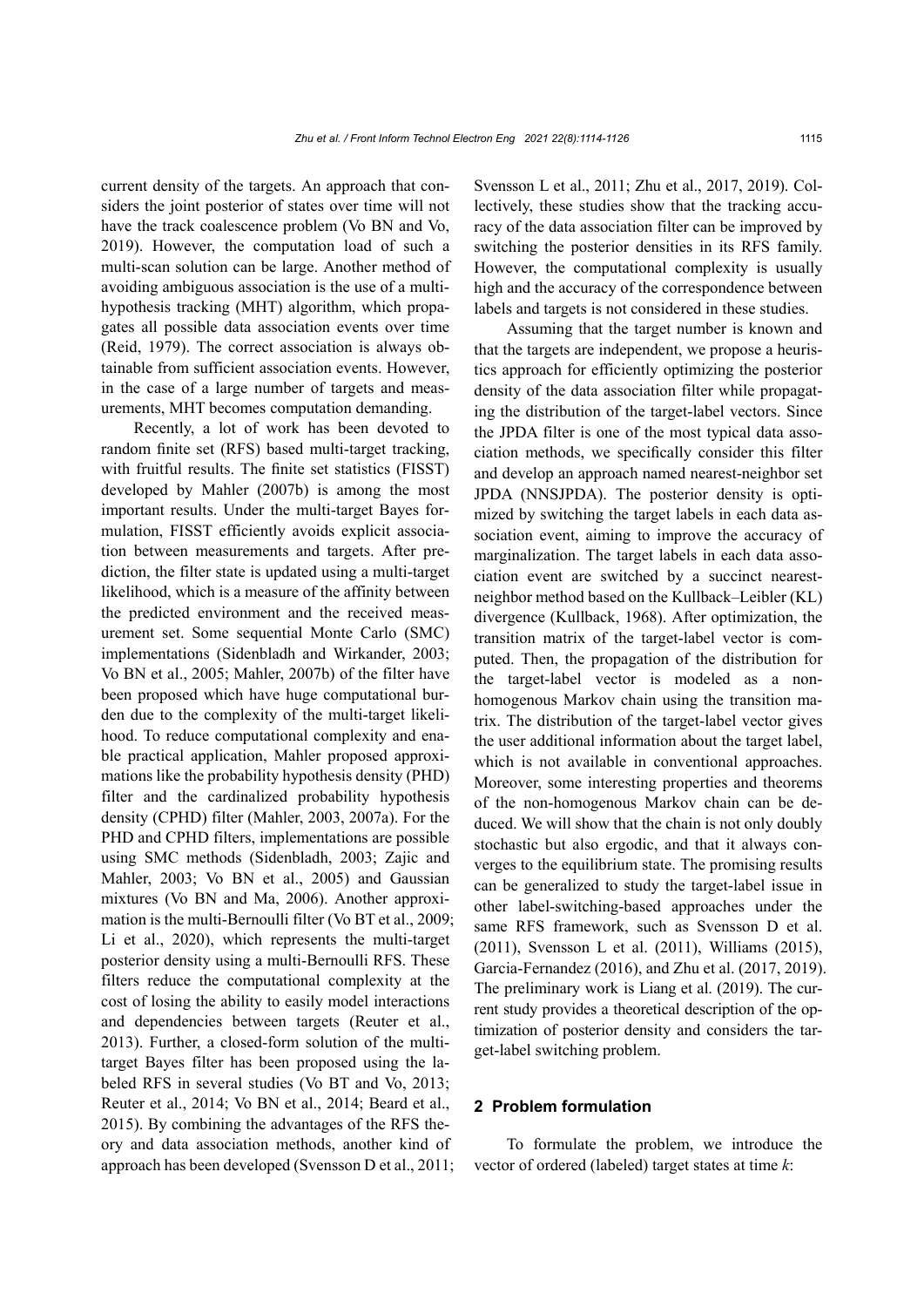$$
X(k) = [(x^1(k))^T, (x^2(k))^T, \cdots, (x^n(k))^T]^T,
$$
 (1)

where *n* is the number of targets, and  $x^{i}(k)$ =  $[x_k^i, \dot{x}_k^i, y_k^i, \dot{y}_k^i]^T$  (*i* is the target label, and *i*=1, 2, …, *n*) is the state vector of a target with position  $\boldsymbol{p}_k^i = [x_k^i, y_k^i]^T$  and velocity  $\boldsymbol{v}_k^i = [\dot{x}_k^i, \dot{y}_k^i]^T$ . Since an RFS is not ordered, the targets in Eq. (1) can be reordered without affecting the RFS. For example, when the target number  $n=2$ , the RFS family is expressed as

$$
\{\mathbf{x}^1(k),\mathbf{x}^2(k)\}=\{\mathbf{a}^1,\mathbf{a}^2\}=\sum_{j=1}^2\mathbf{X}_j(k)=\sum_{j=1}^2\boldsymbol{\pi}_j\mathbf{a},\ \ (2)
$$

where  $a=[a^1, a^2]$  is a point in the joint target state space and  $\pi_j$  is a permutation matrix. Since the dimensionality of  $x(k)$  is four, the two permutation matrices are as follows:

$$
\boldsymbol{\pi}_1 = \begin{bmatrix} 1 & 0 \\ 0 & 1 \end{bmatrix} \otimes \boldsymbol{I}_4, \ \boldsymbol{\pi}_2 = \begin{bmatrix} 0 & 1 \\ 1 & 0 \end{bmatrix} \otimes \boldsymbol{I}_4. \tag{3}
$$

The set of validated measurements collected at time *k* is denoted as

$$
\mathbf{Z}(k) = \{z_1(k), z_2(k), \cdots, z_{m_k}(k)\},\tag{4}
$$

where  $m_k$  denotes the number of measurements. The measurement set  $Z(k)$  comprises target-generated measurements and false measurements. Targets are detected with detection probability  $P<sub>d</sub>$ . The false measurements are assumed to be Poisson distributed in number, with rate *r*=*λ*|FoV|, where *λ* is the clutter intensity and |FoV| is the sensor's field of view. All false measurements distribute uniformly in the surveillance area.

# **3 Nearest-neighbor set joint probabilistic data association filter**

A typical approach for the problem of tracking a fixed number of targets is the JPDA filter, the essence of which is the association of measurements and targets. At time *k*, the probability  $P(\theta_h)$  of data association event  $\theta_h$  (*h*=1, 2, …, *N*<sub>H</sub>) is given by

$$
P(\theta_h) = \overline{P}(\theta_h) / \sum_{h=1}^{N_{\rm H}} \overline{P}(\theta_h),
$$
\n(5)

$$
\overline{P}(\theta_h) = \frac{\phi!}{V^{\phi}} \prod_{j=1}^{m_k} N_{ij} [z_j(k)]^{f_j(\theta_h)}
$$
\n
$$
\cdot \prod_{t=1}^n (P'_d)^{\delta_i(\theta_h)} (1 - P'_d)^{1 - \delta_i(\theta_h)},
$$
\n(6)

$$
N_{ij}[z_j(k)] = N[z_j(k), z^{\prime}(k | k-1), \mathbf{S}^{\prime}(k)], \qquad (7)
$$

*t*

 $\overline{a}$ 

where  $\phi$  is the number of false measurements, *V* is the volume of the valid space,  $z^{t}(k | k - 1)$  is the predicted measurement of target *t*,  $f_i(\theta_h)$  is the measurement indicator, and  $\delta_{i}(\theta_{i})$  is the target indicator. The target state and covariance at time *k* are updated as

$$
\mathbf{x}'(k|k) = \sum_{h=1}^{N_{\rm H}} P(\theta_h) \mathbf{x}'_h(k|k), \qquad (8)
$$

$$
\boldsymbol{P}^{t}(k|k) = \sum_{h=1}^{N_{\mathrm{H}}} P(\theta_{h}) \Big[ \boldsymbol{P}_{h}^{t}(k|k) + \boldsymbol{x}_{h}^{t}(k|k) \boldsymbol{x}_{h}^{t'}(k|k) \Big] - \boldsymbol{x}^{t}(k|k) \boldsymbol{x}^{t'}(k|k), \tag{9}
$$

where  $\mathbf{x}_h^t(k|k)$  and  $\mathbf{P}_h^t(k|k)$  are the updated state and covariance of target *t* in  $\theta_h$ , respectively. Note that the standard JPDA filter updates each target by a weighted average of the measurements, whereas an alternative formulation is used here. For the proof of equivalence, refer to Liang et al. (2019).

In what follows, the posterior density  $f(X)$  is modeled as a Gaussian mixture:

$$
f(X) = \sum_{h=1}^{N_{\rm H}} P(\theta_h) f_h(X),
$$
 (10)

where  $f_h(X) = N(X; x_h, P_h)$  is the Gaussian density of  $\theta_h$  with mean  $x_h$  and covariance matrix  $P_h$ . Here,  $x_h$  is the stacked vector of the updated target states in  $\theta_h$ and  $P_h$  is the state covariance of  $x_h$ . Assuming that the targets being tracked are independent of each other, *Ph* is denoted as

$$
\boldsymbol{P}_h = \text{diag}(\boldsymbol{P}_h^1, \boldsymbol{P}_h^2, \cdots, \boldsymbol{P}_h^n). \tag{11}
$$

All covariance matrices are assumed to be strictly positive definite, so another description of Eq. (10) is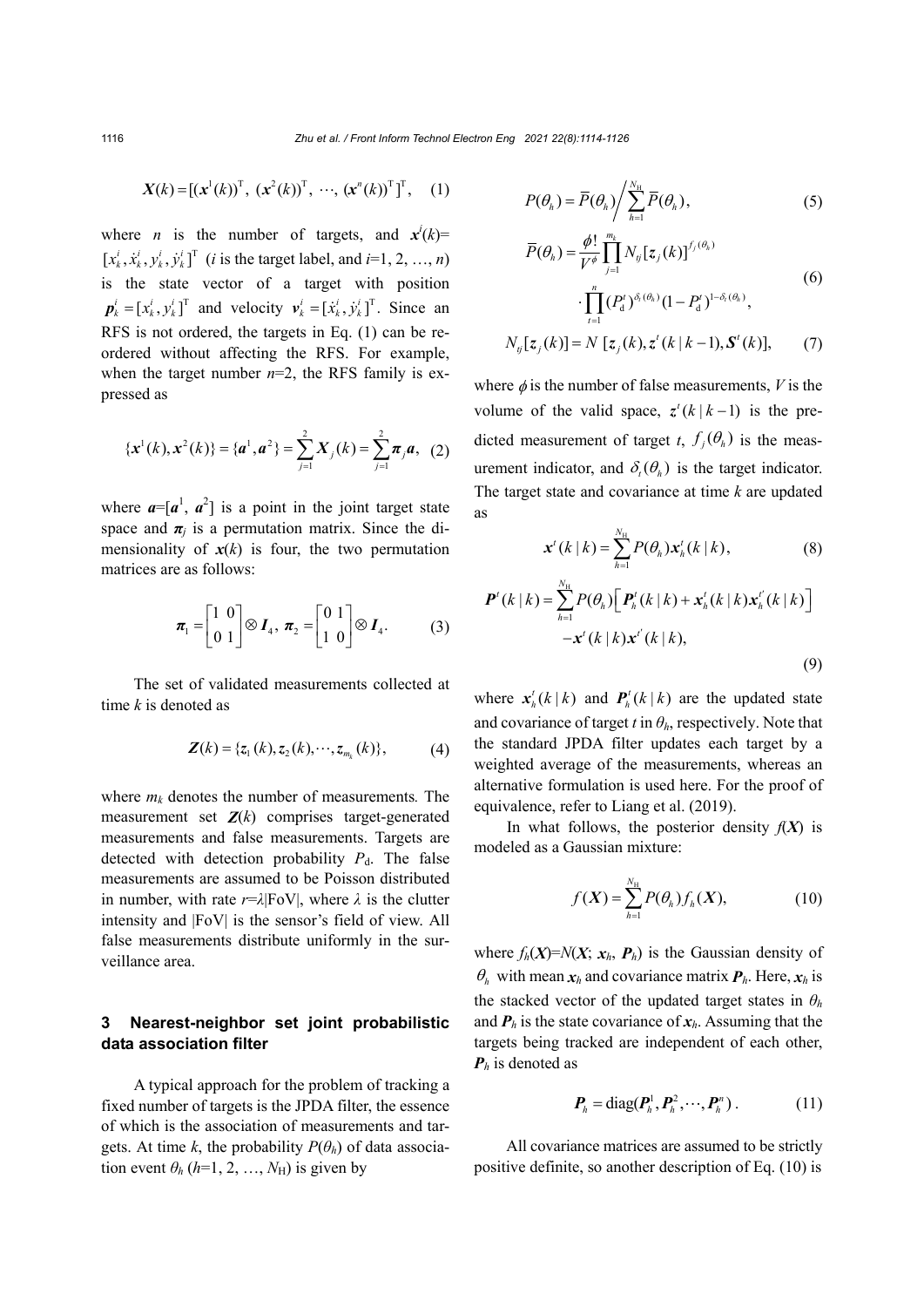$$
f(X)
$$
  
= 
$$
\sum_{h=1}^{N_{\rm H}} \frac{P(\theta_h)}{\sqrt{\det(2\pi \boldsymbol{P}_h)}} \exp\left[-\frac{1}{2}(\boldsymbol{X} - \boldsymbol{x}_h)^{\rm T} \boldsymbol{P}_h^{-1}(\boldsymbol{X} - \boldsymbol{x}_h)\right].
$$
 (12)

Depending on the choice of  $f(X)$ , the Gaussian approximation can be more or less accurate. It is assumed that the degenerate Gaussian mixture with a single Gaussian component is given by

$$
g(X) = N(X; \overline{X}, \mathbf{R})
$$
  
= 
$$
\frac{1}{\sqrt{\det(2\pi \mathbf{R})}} \exp\left[-\frac{1}{2}(X - \overline{X})^{\mathrm{T}} \mathbf{R}^{-1} (X - \overline{X})\right],
$$
 (13)

where  $\bar{X}$  and **R** are computed as

$$
\overline{X} = E_{p(X)}\{X\}, \quad \mathbf{R} = \text{Cov}_{p(X)}\{X\}. \tag{14}
$$

Here  $E\{\}$  and Cov $\{\}$  represent the expected value and covariance, respectively.

## **3.1 Posterior density switching within the RFS family**

The KL divergence has been widely used to measure the dissimilarity between two probability densities. In this study, it is used to measure the accuracy of the Gaussian approximation. If *g*(*X*) and *f*(*X*) are more similar, the KL divergence between them is smaller and the Gaussian approximation is more accurate, and vice versa. The KL divergence between  $f(X)$  and  $g(X)$  is defined as

$$
d_{\mathrm{KL}}\left[f(X)\,\|\,g(X)\right] = \int f(X)\log\frac{f(X)}{g(X)}\delta X.\tag{15}
$$

By optimizing over  $f(X)$ , the KL divergence can be decreased. Ideally,  $f(X)$  is optimized such that the KL divergence is minimized. Unfortunately, the KL divergence is not tractable, since  $f(X)$  is expressed as a Gaussian mixture model. In general, the Monte Carlo (MC) sampling method is used to solve this problem, but it requires many samples and can be inefficient. To facilitate the computations, the KL divergence defined in Eq. (15) is approximated as

$$
D_{\text{KL}}[f(X) \| g(X)] = \sum_{h=1}^{N_{\text{H}}} P(\theta_h) d_{\text{KL}}[f_h(X) \| g(X)],
$$
\n(16)

where  $d_{\text{KL}}[f_h(X) || g(X)]$  is the KL divergence between  $f_h(X)$  and  $g(X)$ . The approximated KL divergence is an upper bound on the KL divergence, i.e.,  $D_{\text{KL}}[f(X) \| g(X)] \ge d_{\text{KL}}[f(X) \| g(X)].$  This is based on the convexity of the KL divergence (Kullback, 1968). Since a direct measure of the KL divergence would appear to be computation demanding, a compromise approach would be to use Eq. (16) as the cost function for posterior density optimization.

To make  $g(X)$  approximate  $f(X)$  more accurately, Svensson D et al. (2011) and Svensson L et al. (2011) showed that it is feasible to switch the ordered posterior density in the corresponding RFS family. Generally speaking, one can reorder the permutation of targets in each association event to decrease the dissimilarity between  $f(X)$  and  $g(X)$ . In this study we develop a concise nearest-neighbor method to minimize the KL convergence (see Eq. (16)). In  $\theta_h$  (*h*=1, 2, ...,  $N_{\rm H}$ ), we enumerate all of the permutations of targets, and the permutation corresponding to the minimum KL divergence with  $g(X)$  is selected. In mathematics,

$$
\boldsymbol{\pi} = \argmin_{\boldsymbol{\pi}} d_{\mathrm{KL}} \left[ f_h^{\boldsymbol{\pi}}(X) \, \| \, g(X) \right], \, \boldsymbol{\pi} \in \varPi_n, \quad (17)
$$

where  $f_h^{\pi}(X)$  is the posterior density of  $\theta_h$  under permutation  $\pi$ ,  $\Pi_n$  is the set of all possible permutations of targets, and  $d_{KL}[ f_n^{\pi}(X) || g(X) ]$  is the KL divergence between  $f<sub>h</sub><sup>\pi</sup>(X)$  and  $g(X)$ , which is computed as in Liang et al. (2019):

$$
d_{\text{KL}}[f_h^{\pi}(X) || g(X)]
$$
  
=  $\frac{1}{2} \Big[ 2 \log \Big( \det(R_h^{\pi}) \Big) - \log \Big( \det(P_h^{\pi}) \Big) - \log \Big( \det(R) \Big) \Big],$  (18)

where

$$
\boldsymbol{R}_{h}^{\boldsymbol{\pi}} = \boldsymbol{P}_{h}^{\boldsymbol{\pi}} + \boldsymbol{R} + (\boldsymbol{x}_{h}^{\boldsymbol{\pi}} - \bar{\boldsymbol{X}})(\boldsymbol{x}_{h}^{\boldsymbol{\pi}} - \bar{\boldsymbol{X}})^{\mathrm{T}}.
$$
 (19)

In this way, the KL divergence defined in Eq. (16) is decreased.

To further decrease the KL divergence, we employ an iterative strategy. Assume that the number of all iterations is denoted as *L*. Thus, the computational complexity of the posterior density optimization is  $O((4n)^3 N_H L)$ . The detailed pseudocode is summarized in Algorithm 1.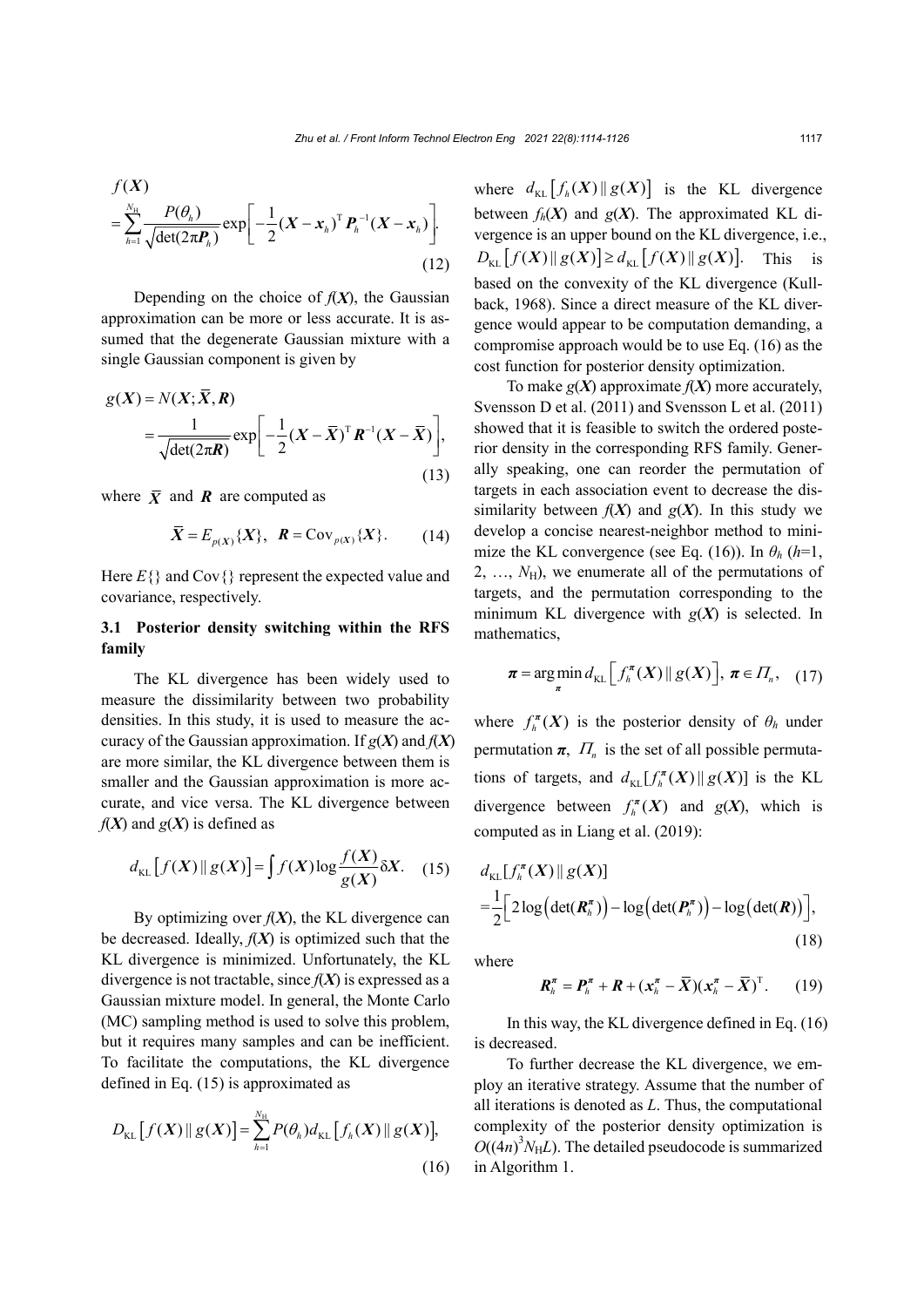|                | <b>Algorithm 1</b> Posterior density optimization of |
|----------------|------------------------------------------------------|
| <b>NNSJPDA</b> |                                                      |

1. Initiate the parameters with *i*=0 and inputs  $\mathbf{Z}(k)$ ,  $\mathbf{X}(k-1)$ , *P*(*k*−1)

2. Formulate all  $N_H$  global data association events and compute their posterior probabilities using Eq. (5)

3. Update the target state  $\mathbf{x}_h^t(k | k)$  and covariance matrix

 $P_h^t(k | k)$  for each target  $t$  ( $t=1, 2, ..., n$ ) in each association event *θ<sup>h</sup>*

4. Obtain the joint state vector and its corresponding covariance matrix using Eqs. (1) and (11), respectively 5. Approximate the posterior density with a single Gaussian

 $g_i(X) = N(X; \overline{X}_i, R_i)$  using Eq. (14)

6. Switch the index order in each hypothesis and set  $i=i+1$ **for** data association event  $\theta_h$  (*h*=1, 2, …, *N*H) **do** 

**for** each permutation of targets  $\boldsymbol{\pi} \in \Pi_n$  **do** 

Compute the KL divergence  $d_{\text{KL}}[ f_h^{\pi}(X) || g(X) ]$ 

**end for** 

Select the permutation with the minimum KL divergence **end for** 

7. Approximate the new posterior density with a new Gaussian density  $g_i(X) = N(X; \overline{X}_i, R_i)$ 

8. Compute  $D_{\text{KL}}^{i} [ f_i(X) || g_i(X) ]$  using Eq. (16). If

 $D_{\text{KL}}^i[f_i(X) \mid g_i(X)] \approx D_{\text{KL}}^{i-1}[f_{i-1}(X) \mid g_{i-1}(X)]$ , stop; otherwise, go back to step 6

The following example illustrates the posterior density optimization. It is assumed that there are two Gaussian distributed one-dimensional targets which generate two data association events  $\theta_1$  and  $\theta_2$ . The initial posterior density  $f^{0}(X)$  is denoted as

$$
\begin{cases}\nP(\theta_1) = 0.5, \\
\theta_1 \sim N\left(X; \begin{bmatrix} 3 \\ 1 \end{bmatrix}, \begin{bmatrix} 1 & 0 \\ 0 & 1 \end{bmatrix}\right), \quad \begin{cases} P(\theta_2) = 0.5, \\
\theta_2 \sim N\left(X; \begin{bmatrix} 0 \\ 4 \end{bmatrix}, \begin{bmatrix} 1 & 0 \\ 0 & 1 \end{bmatrix}\right).\n\end{cases}
$$
\n(20)

The single Gaussian approximation is

$$
g^{0}(X) = N\left(X; \begin{bmatrix} 1.5\\2.5 \end{bmatrix}, \begin{bmatrix} 3.25 & 0\\0 & 3.25 \end{bmatrix}\right).
$$
 (21)

The approximate KL divergence between  $f^{0}(X)$ and  $g^0(X)$  is 0.5119. Then, we perform the iterative optimization to obtain a new  $f(X)$  that more closely represents  $g(X)$ . The algorithm converges quickly such that only two iterations are performed. The resulting posterior density  $\hat{f}(X)$  is

$$
\begin{cases}\nP(\theta_1) = 0.5, \\
\theta_1 \sim N\left(X; \begin{bmatrix} 1 \\ 3 \end{bmatrix}, \begin{bmatrix} 1 & 0 \\ 0 & 1 \end{bmatrix}\right), \quad \begin{cases}\nP(\theta_2) = 0.5, \\
\theta_2 \sim N\left(X; \begin{bmatrix} 0 \\ 4 \end{bmatrix}, \begin{bmatrix} 1 & 0 \\ 0 & 1 \end{bmatrix}\right).\n\end{cases}
$$
\n(22)

Its single Gaussian approximation is

$$
g^{2}(X) = N\left(X; \begin{bmatrix} 0.5\\3.5 \end{bmatrix}, \begin{bmatrix} 1.25 & 0\\0 & 1.25 \end{bmatrix}\right).
$$
 (23)

The approximate KL divergence between  $\hat{f}(X)$ and  $g^2(X)$  is decreased to 0.0969. We plot  $f^0(X)$  and  $g^0(X)$  in Figs. 1a and 1b, respectively. The resulting  $f^2(X)$  and  $g^2(X)$  are plotted in Figs. 1c and 1d, respectively. It is obvious that the initial densities are very different from each other, and that the similarity between  $f^2(X)$  and  $g^2(X)$  becomes much higher than it was initially.



**Fig. 1 Posterior density and its single Gaussian density: (a) posterior density of iteration 0; (b) single Gaussian of iteration 0; (c) posterior density of iteration 2; (d) single Gaussian of iteration 2** 

## **3.2 Non-homogeneous Markov chain for label propagation**

In the posterior density optimization procedure, the output is the best permutation of targets in each association event. Each event is associated with a posterior probability, and this probability also carries the information about the permutation of target labels. We define the probability of a target label at time *k* as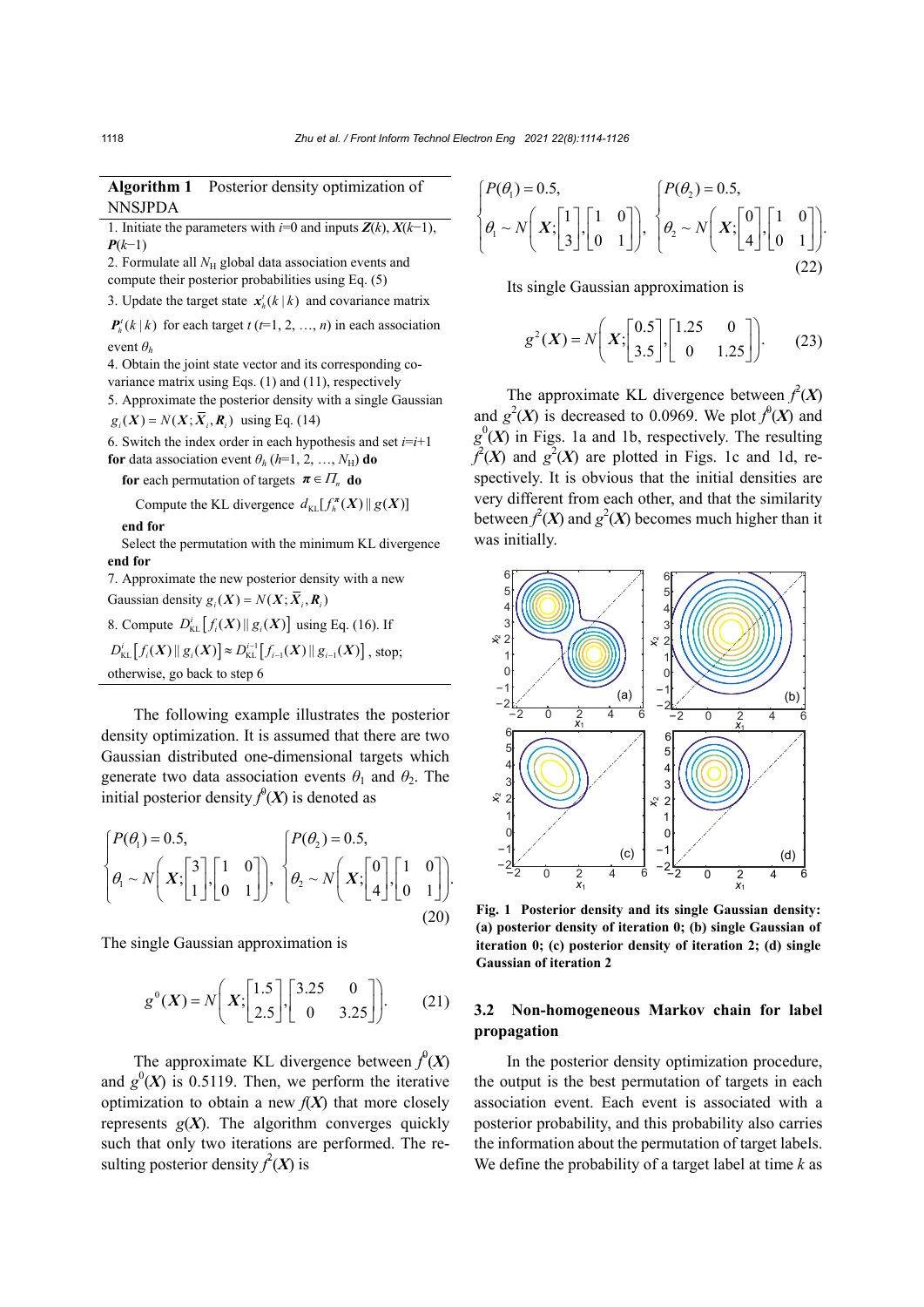the probability of a label vector  $L_i$ , i.e.,

$$
P_k^L(\boldsymbol{L}_j) \triangleq \Pr\{\boldsymbol{L}_k = \boldsymbol{\pi}_j \boldsymbol{L}_0 \mid \boldsymbol{Z}_k\}, \ \ j = 1, 2, \cdots, n!, \ \ (24)
$$

where  $\mathbf{L}_0 \triangleq [1, 2, \dots, n]^\text{T}$  is the initial label vector, and *n*! is the total number of all the label vectors.

For example, when there are two targets and *n*=2, there will exist two permutations of target labels, that is,  $L_1 = [1, 2]^T$  and  $L_2 = [2, 1]^T$ . We use

$$
P_k^L(L_1) = \Pr\left\{L_k = \begin{bmatrix} 1 \\ 2 \end{bmatrix} \mathbf{Z}_k\right\} \tag{25}
$$

and

$$
P_k^L(L_2) = \Pr\left\{L_k = \begin{bmatrix} 2 \\ 1 \end{bmatrix} \mathbf{Z}_k\right\} \tag{26}
$$

to express the probabilities of the target labels. The propagation of these probabilities can be modeled as a Markov chain (Svensson D et al., 2011; Svensson L et al., 2011), for two reasons: (1) the outcome of each time is one of the discrete states; (2) the outcome of the present time depends only on the past states, and not on any future states. The probabilities of labels can be computed as follows:

$$
P_k^L(\mathbf{L}_1) = t_{k|k-1}^{11} P_{k-1}^L(\mathbf{L}_1) + t_{k|k-1}^{21} P_{k-1}^L(\mathbf{L}_2), \qquad (27)
$$

$$
P_k^L(\boldsymbol{L}_2) = t_{k|k-1}^{22} P_{k-1}^L(\boldsymbol{L}_2) + t_{k|k-1}^{12} P_{k-1}^L(\boldsymbol{L}_1),
$$
 (28)

where  $0 \le t^{ij}_{k|k-1} \le 1$  is the transition probability from label vector  $L_i$  to  $L_i$ .

The recursion of  $P_k^L(L_i)$  is then generalized for the *n*-target case. Assuming that all transition probabilities are known, the recursion of  $P_k^L(L_i)$  is

$$
P_k^L(\boldsymbol{L}_j) = \sum_{i=1}^{n!} t_{k|k-1}^{ij} P_{k-1}^L(\boldsymbol{L}_i). \tag{29}
$$

The vector  $P_k^L = [P_k^L(\mathbf{L}_1), P_k^L(\mathbf{L}_2), ..., P_k^L(\mathbf{L}_{n}])]^T$ can be updated as a matrix product:

$$
P_k^L = T_{k|k-1} P_{k-1}^L, \t\t(30)
$$

where

$$
\boldsymbol{T}_{k|k-1} = \begin{bmatrix} t_{k|k-1}^{11} & t_{k|k-1}^{12} & \dots & t_{k|k-1}^{1n!} \\ t_{k|k-1}^{21} & t_{k|k-1}^{22} & \dots & t_{k|k-1}^{2n!} \\ \vdots & \vdots & & \vdots \\ t_{k|k-1}^{n11} & t_{k|k-1}^{n12} & \dots & t_{k|k-1}^{n1n!} \end{bmatrix}
$$
 (31)

is an  $n! \times n!$ ! transition matrix with element  $(i, j)$  being  $t_{k|k-1}^{ij}$ . The probability vector  $P_k^L$  can be propagated over time using Eq. (30). With the propagation of  $P_k^L$ , the approach has the ability to preserve uncertainties of the target labels.

The transition probability  $t_{k|k-1}^{ij}$  is related to the probability of each association event. In event *θh*, we use  $\delta_{k|k-1}^{ij}(\theta_h)$  as the permutation indicator (if label vector  $\mathbf{L}_{k-1}^i$  is switched to  $\mathbf{L}_k^j$  in  $\theta_h$ , the indicator  $\delta_{k|k-1}^{ij}(\theta_h)$ =1; otherwise,  $\delta_{k|k-1}^{ij}(\theta_h)$ =0). Then, the transition probability  $t_{k-1|k}^{ij}$  is expressed as

$$
t_{k|k-1}^{ij} = \sum_{h=1}^{N_{\rm H}} P(\theta_h) \delta_{k|k-1}^{ij}(\theta_h).
$$
 (32)

The transition matrix varies with time, so the Markov chain is non-homogeneous. Compared to the homogeneous case, the non-homogeneous Markov chain has received less attention. We will prove that with the increase of time, the probabilities of all possible label vectors will be equal. To clarify the problem, consider two definitions regarding the Markov chain below:

**Definition 1** A discrete Markov chain  $\{x_k\}$  ( $k=1$ , 2, ...) with state space  $S = \{1, 2, ...\}$  is said to be stationary or homogeneous if the probability of going from one state to another is independent of the time at which the step is being made. That is, for all states, we have

$$
\Pr(x_n = i_n \mid x_{n-1} = i_{n-1}) = \Pr(x_{n+k} = i_{n+k} \mid x_{n+k-1} = i_{n+k-1})
$$
\n(33)

for *k*=−(*n*−1), −(*n*−2), …, −1, 0, 1, 2, …. The chain is said to be non-stationary or non-homogeneous if the condition for stationarity fails.

**Definition 2** A vector  $y \in \mathbb{R}^n$  is stochastic if  $v \ge 0$ and  $\sum_{i=1}^{n} v_i = 1$ . A matrix *A* is stochastic when all its rows are stochastic, and it is further doubly stochastic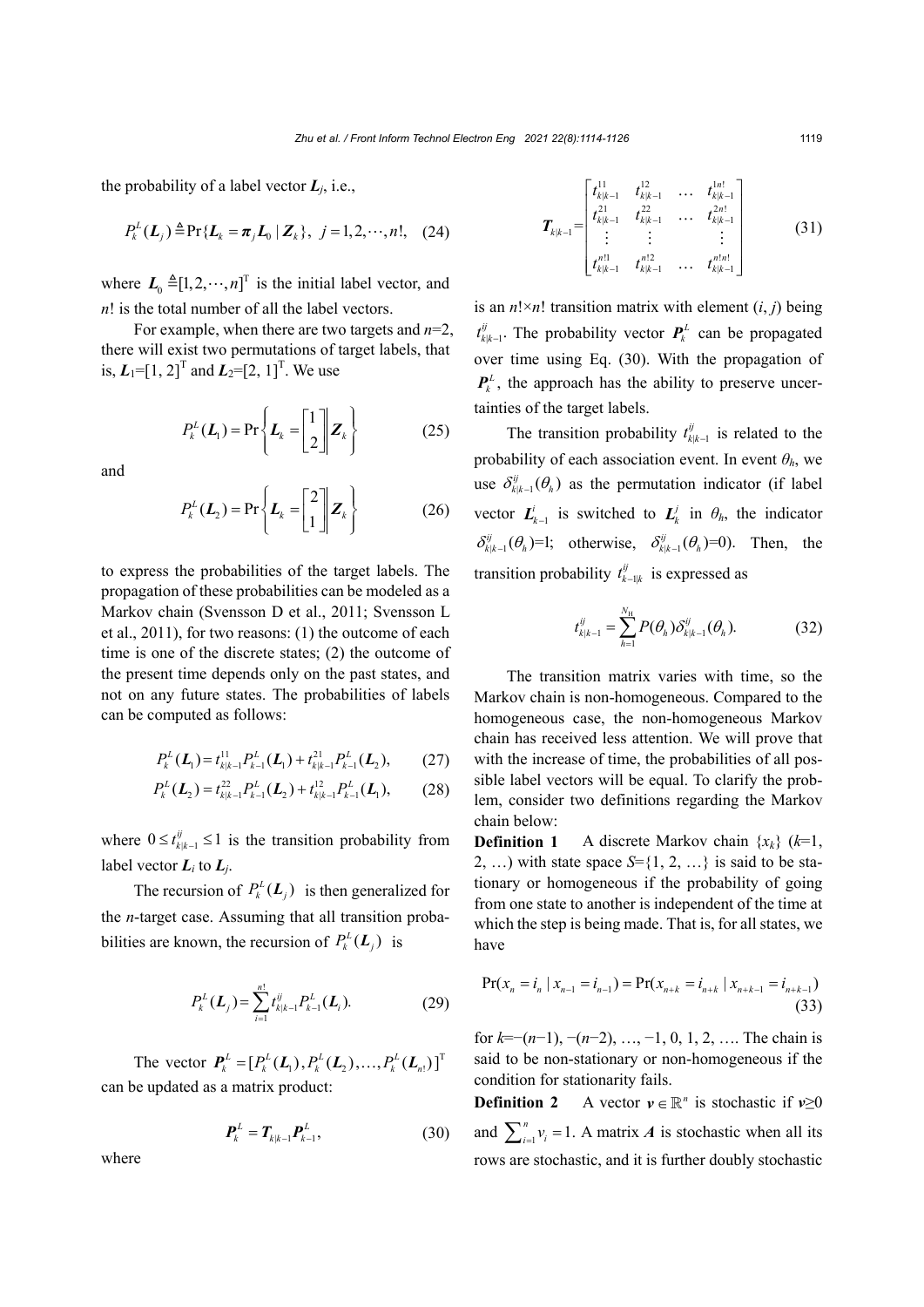when both  $A$  and  $A<sup>T</sup>$  are stochastic.

With the above definitions, we will show some properties and theorems of the proposed nonhomogeneous Markov process. First, note that although the transition matrix of the chain is timevarying, the transition matrix is always doubly stochastic.

**Property 1** At time *k*, if the  $(i, j)$ <sup>th</sup> element  $t_{k|k-1}^{ij}$  of transition matrix  $T_{k|k-1}$  is modeled as in Eq. (32), the transition matrix is doubly stochastic.

**Proof** For the  $i^{\text{th}}$  (1≤*i*≤*n*!) row of the transition matrix, we have

$$
\sum_{j=1}^{n!} t_{k|k-1}^{ij} = \sum_{j=1}^{n!} \sum_{h=1}^{N_{\rm H}} P(\theta_h) \delta_{k|k-1}^{ij}(\theta_h) = 1.
$$
 (34)

In fact, it is also a proof that the proposed transition matrix satisfies the feature of the Markov process. That is, the sum of the entries in any row must be 1, since the entries in the row give the probability of changing from the state at the previous time step to one of the current states. For the *j*th (1≤*j*≤*n*!) column of the transition matrix, we have

$$
\sum_{j=1}^{n!} t_{k|k-1}^{ij} = \sum_{j=1}^{n!} \sum_{h=1}^{N_{\rm H}} P(\theta_h) \delta_{k|k-1}^{ij}(\theta_h) = 1.
$$
 (35)

From Eqs. (34) and (35), it is proved that the transition matrix is doubly stochastic.

With the increase of time, the distribution  $P_k^L$  of label vectors will be propagated through the transition probability matrix  $T_{k|k-1}$ . At time  $K > k$ , the distribution  $P_k^L$  is computed as

$$
\boldsymbol{P}_K^L = \boldsymbol{T}^{k,K} \boldsymbol{P}_k^L, \tag{36}
$$

where  $T^{k,K} = T_{k+1|k} T_{k+2|k+1} \dots T_{K|K-1}$  is the product of the transition matrices used. Since each transition matrix is doubly stochastic, the product of these transition matrices is also doubly stochastic.

**Theorem 1** Let *S* denote the set of doubly stochastic matrices. The product of matrices in any subset  $C \subset S$ is also doubly stochastic.

**Proof** If we can prove that the product of two random doubly stochastic matrices *A* and *B* is still doubly stochastic, then Theorem 1 is proved. Let

$$
A = \begin{bmatrix} a_{11} & a_{12} & \cdots & a_{1N} \\ a_{21} & a_{22} & \cdots & a_{2N} \\ \vdots & \vdots & & \vdots \\ a_{N1} & a_{N2} & \cdots & a_{NN} \end{bmatrix}, B = \begin{bmatrix} b_{11} & b_{12} & \cdots & b_{1N} \\ b_{21} & b_{22} & \cdots & b_{2N} \\ \vdots & \vdots & & \vdots \\ b_{N1} & b_{N2} & \cdots & b_{NN} \end{bmatrix}.
$$
 (37)

For matrix *A*,  $\sum_{j=1}^{N} a_{ij} = 1$  with  $1 \le i \le N$  and  $\sum_{i=1}^{N} a_{ij} = 1$  with  $1 \leq j \leq N$ ; for matrix *B*,  $\sum_{j=1}^{N} b_{ij} = 1$ with  $1 \le i \le N$  and  $\sum_{i=1}^{N} b_{ij} = 1$  with  $1 \le j \le N$ . For the product of *A* and *B*,

$$
A \times B = \begin{bmatrix} \sum_{i=1}^{N} a_{1i}b_{i1} & \sum_{i=1}^{N} a_{1i}b_{i2} & \dots & \sum_{i=1}^{N} a_{1i}b_{iN} \\ \sum_{i=1}^{N} a_{2i}b_{i1} & \sum_{i=1}^{N} a_{2i}b_{i2} & \dots & \sum_{i=1}^{n!} a_{2i}b_{iN} \\ \vdots & \vdots & & \vdots \\ \sum_{i=1}^{N} a_{Ni}b_{i1} & \sum_{i=1}^{N} a_{Ni}b_{i2} & \dots & \sum_{i=1}^{N} a_{Ni}b_{iN} \end{bmatrix},
$$
 (38)

the sum of entries in the  $k^{\text{th}}$  (1≤*k*≤*N*) row of  $A \times B$  is

$$
\sum_{j=1}^{N} \sum_{i=1}^{N} a_{ki} b_{ij} = \sum_{i=1}^{N} a_{ki} \sum_{j=1}^{N} b_{ij} = \sum_{i=1}^{N} a_{ki} = 1, \qquad (39)
$$

and the sum of entries in the  $l^{\text{th}}$  (1≤*l*≤*N*) column of *A*×*B* is

$$
\sum_{j=1}^{N} \sum_{i=1}^{N} a_{ji} b_{il} = \sum_{i=1}^{N} b_{il} \sum_{j=1}^{N} a_{ji} = \sum_{i=1}^{N} b_{il} = 1.
$$
 (40)

It can be seen that  $A \times B$  is also a doubly stochastic matrix. It follows that any product of doubly stochastic matrices is also doubly stochastic.

**Property 2** At time *k*, if the  $(i, j)$ <sup>th</sup> element  $t_{k-1|k}^{ij}$  of the transition matrix  $T_{k|k-1}$  is modeled as in Eq. (32), the non-homogeneous doubly stochastic Markov chain is ergodic.

**Proof** The Birkhoff–von Neumann theorem (Horn and Johnson, 1985) establishes that any doubly stochastic matrix can be written as a convex combination of the permutation matrices. Therefore, any doubly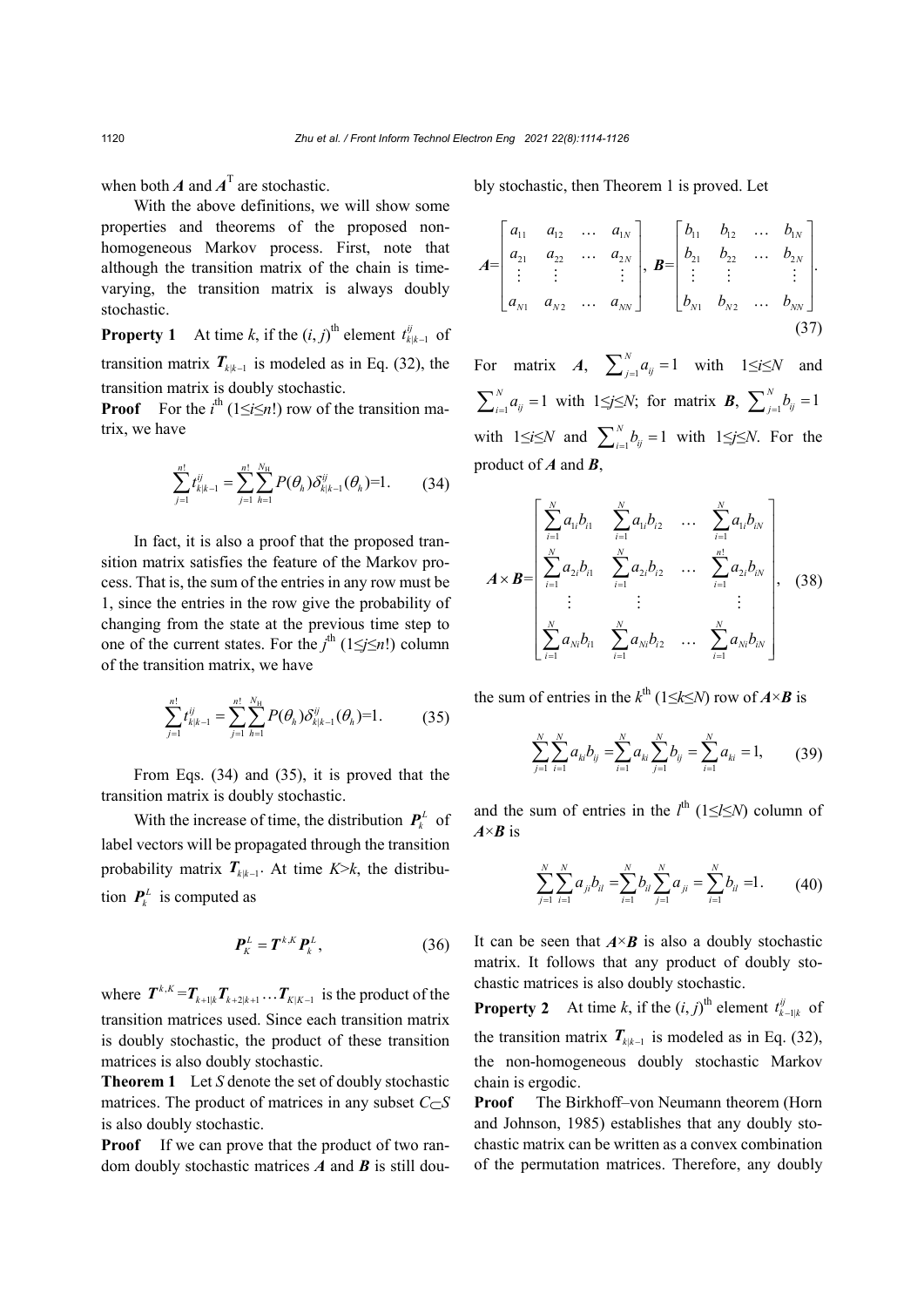stochastic chain is decomposable. For the proposed chain, it is decomposable with a trivial permutation component since entries on the diagonal are equal. In this case, the infinite flow property is equivalent to the absolute infinite flow property. Touri and Nedić (2011) proved that a doubly stochastic chain is ergodic if it has the property of absolute infinite flow. Thus, the proposed doubly stochastic non-homogeneous Markov chain is ergodic. This property will make the Markov chain converge. Not only does the Markov chain have the equilibrium vector, but the product of the transition matrices also converges to a unique matrix.

**Theorem 2** For the ergodic doubly stochastic nonhomogeneous Markov chain, we denote  $\{A_k | A_k(i, i) =$ *a<sub>k</sub>*(*i*, *j*),  $k≥1$ ,  $1≤i≤N$ ,  $1≤j≤N$ } as the set of transition matrices. There is a unique *N*×*N* matrix **1** with each entry equaling 1 such that

$$
\lim_{K \to \infty} \left\| A^{k,K} - \frac{1}{N} 1 \right\| = 0,
$$
\n(41)

where  $A^{k,K} = A_{k+1} A_{k+2} \dots A_k$ . For any initial distribution of the Markov chain, the output distribution is a fixed vector  $(1/N)\mathbf{e}$ , where  $\mathbf{e}$  denotes the  $N \times 1$  vector with all entries equal to one.

**Proof** Since the Markov chain is ergodic, it follows that  $\lim_{K \to \infty} ||A^{k,K} - \mathbf{Q}|| = 0$ , where *Q* is a row-constant matrix. Referring to Theorem 1, the product of doubly stochastic matrices  $A^{k,K}$  is still doubly stochastic, and hence *Q* must be doubly stochastic. For a rowconstant matrix  $Q$ , if it is doubly stochastic, then  $Q=(1/N)$ **1**. Whenever a stochastic vector is used to multiply the matrix (1/*N*)**1**, the output will always be (1/*N*)*e*.

### **4 Simulations**

In this section, the NNSJPDA filter is evaluated in two scenarios. The first scenario is used to evaluate the performance of posterior density optimization, and the second is used to observe the propagation of the target-label vectors. Both scenarios under consideration involve the tracking of two targets. Their trajectories are shown in Fig. 2, in which the targets approach each other, then move in parallel at a close distance, and finally are separated from each other (Svensson D et al., 2011; Svensson L et al., 2011; Panakkal and Velmurugan, 2013; Jing et al., 2015; Zhu et al., 2017, 2019). The target dynamics is modeled by a linear Gaussian model:

$$
\mathbf{x}(k+1) = \mathbf{F}\mathbf{x}(k) + \mathbf{u}(k),\tag{42}
$$

where *F* is the transition matrix and  $u(k) \sim N(0, 0)$  is the zero-mean white Gaussian process noise with covariance matrix *Q*. We adopt

$$
\boldsymbol{F} = \boldsymbol{I}_2 \otimes \begin{bmatrix} 1 & T_s \\ 0 & 1 \end{bmatrix}, \ \ \boldsymbol{Q} = \boldsymbol{I}_2 \otimes p \begin{bmatrix} T_s^3 / 3 & T_s^2 / 2 \\ T_s^2 / 2 & T_s \end{bmatrix}, (43)
$$

where  $T_s$  is the sampling interval and  $p$  is a tuning parameter. For simplicity, it is assumed that the target position can be observed. The relationship between a target and its measurement is given by the measurement model:

$$
z(k) = Hx(k) + w(k), \qquad (44)
$$

where

$$
\boldsymbol{H} = \begin{bmatrix} 1 & 0 & 0 & 0 \\ 0 & 0 & 1 & 0 \end{bmatrix}, \ \boldsymbol{w}(k) \sim N(\boldsymbol{0}, \boldsymbol{R}). \tag{45}
$$

The covariance matrix  $\vec{R}$  for the Gaussian measurement noise  $w(k)$  is

$$
\boldsymbol{R} = \begin{bmatrix} \sigma_x^2 & 0 \\ 0 & \sigma_y^2 \end{bmatrix}, \tag{46}
$$

where  $\sigma_x^2$  and  $\sigma_y^2$  are noise deviations in the *x* and *y* dimensions, respectively. The clutter measurements are assumed to be Poisson distributed with intensity *λ* over the region |FoV|. It is noteworthy that although we assume linear models in this study, the proposed approach can be easily extended to handle nonlinear Gaussian dynamic and measurement models.



**Fig. 2 Illustration of the scenario**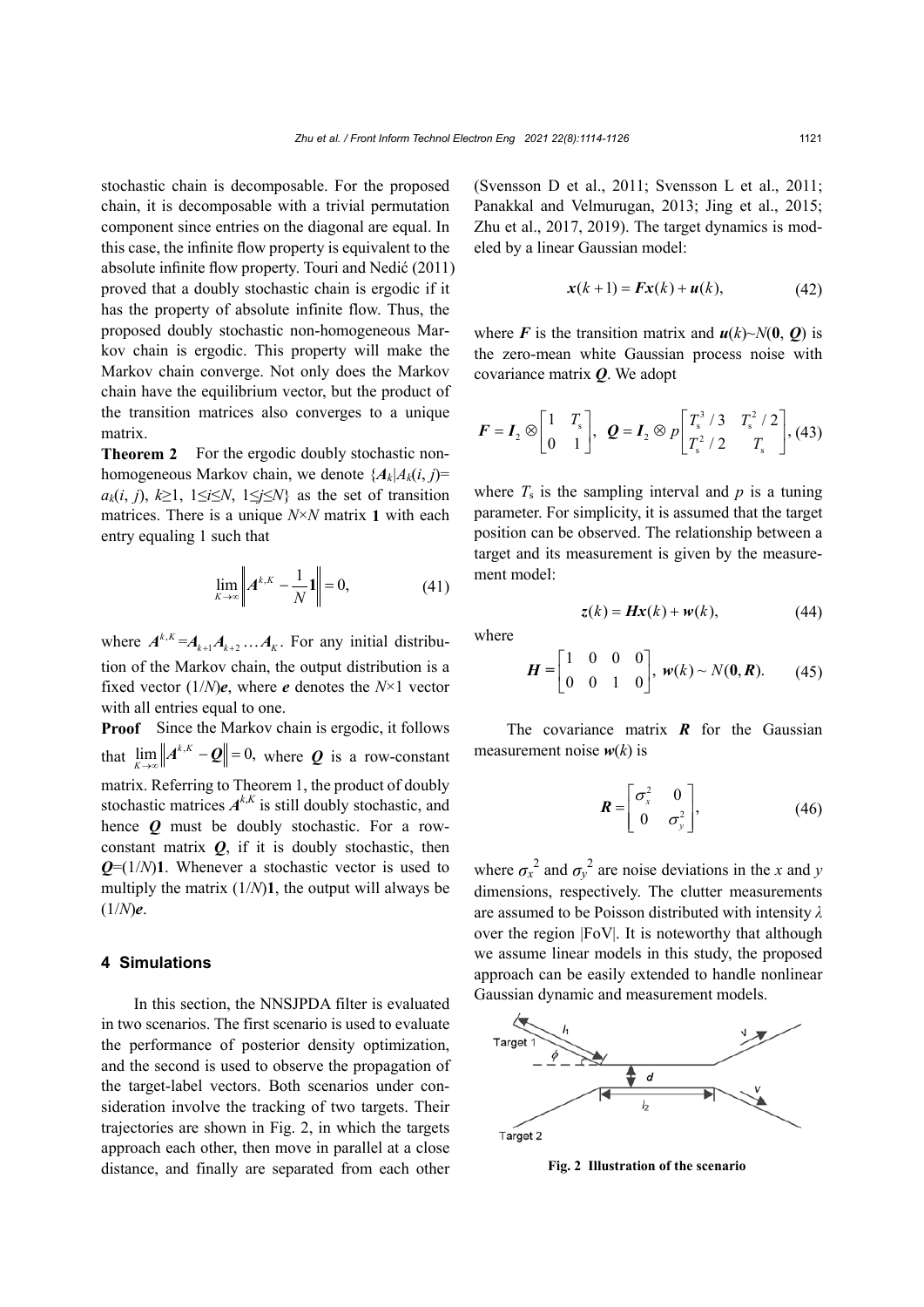In Fig. 2, the fixed values used in the simulations are  $\phi = \pi/6$ , *l*<sub>1</sub>=10 m, and *l*<sub>2</sub>=10 m. Targets exist for time indices  $k=1, 2, ..., 31$  with speed  $v=1$  m/s. The sampling interval  $T_s=1$  s. For the clutter measurement,  $\lambda$ =0.01 m<sup>-2</sup> and |FoV|=1.4×10<sup>3</sup> m<sup>2</sup>. All experiments are tested in Matlab R2010a and implemented on a computer with a 3.40 GHz processor.

#### **4.1 Scenario 1**

In the first scenario, the parameters used in the evaluations are  $\sigma_x = \sigma_y = 0.2$  m,  $P_d = 0.9$ ,  $p = 0.3$ , and *d*=0.5 m. The target position estimates for a single run of the NNSJPDA and JPDA filters are illustrated in Figs. 3a and 3b, respectively.



**Fig. 3 True and estimated target trajectories: (a) output of NNSJPDA; (b) output of JPDA** 

It is evident from Fig. 3a that track coalescence does not occur in the NNSJPDA filter when targets are closely spaced, whereas this is not the case with the JPDA filter, as shown in Fig. 3b. The estimation accuracy of the algorithms is measured using the optimal sub-pattern assignment (OSPA) error distance. As the number of targets is assumed known, we present only the OSPA distance for a known number of targets. Let  $\hat{X} = {\hat{x}_1, \hat{x}_2, \dots, \hat{x}_n}$  be the set of target state estimates and  $X = \{x_1, x_2, \ldots, x_n\}$  the set of true target states, both with *n* elements. The OSPA distance between  $\hat{X}$  and  $X$  is defined as in Schuhmacher et al. (2008):

$$
d_{p,c}^{\text{OSPA}}(\hat{X},X) = \left(\frac{1}{n} \left( \min_{\pi \in \Pi_n} \sum_{i=1}^n d^{(c)}(\mathbf{x}^{(i)}, \hat{\mathbf{x}}^{\pi(i)})^p \right) \right)^{1/p}, (47)
$$

where  $d^{(c)}(x, \hat{x}) \triangleq min(c, d(x, \hat{x}))$  is the distance between *x* and  $\hat{x}$ ,  $c > 0$  is the cut-off parameter,  $p \ge 1$  is a unitless real number,  $\hat{x}^{\pi(i)}$  is the state vector corresponding to the *i*<sup>th</sup> permutation, and  $\Pi_n$  is the set of all possible permutations of  $\hat{X}$ . In the following, we adopt the parameters of the OSPA metric as *p*=1, *c*=0.4 m.

To evaluate the tracking performance of the NNSJPDA filter, it is compared with the JPDA, ENNJPDA, SJPDA, and KLSJPDA (Svensson D et al., 2011; Svensson L et al., 2011) filters using the averaged OSPA (AOSPA) error. At each time step, the implementation of the SJPDA filter retains at most eight hypotheses with the largest probabilities, to reduce the computation burden. For the KLSJPDA filter, 100 samples are used for all iterations. The AOSPA performances over 500 MC trials are shown in Fig. 4. It can be observed that the performances of all filters vary with the change of the detection probability. For  $P_d=1$ , the AOSPA performances of all anti-coalescing methods are comparable with each other. However, the AOSPA performances of SJPDA, KLSJPDA, and NNSJPDA are significantly better than those of other algorithms when  $P_d=0.75$ . This is because the SJPDA, KLSJPDA, and NNSJPDA filters are designed under the RFS framework to minimize the AOSPA measure at the cost of losing target identity.

To study the performances of the SJPDA, KLSJPDA, and NNSJPDA filters in depth, we provide some results showing the relationship between *P*d and the AOSPA error at a certain time for these four algorithms (Table 1). The results of the JPDA filter are used as the reference. Table 1 shows that the AOSPA performances of the KLSJPDA and NNSJPDA filters are better than that of the SJPDA filter. The KLSJPDA filter is derived in the optimal KL sense, but it performs only slightly better than the NNSJPDA filter.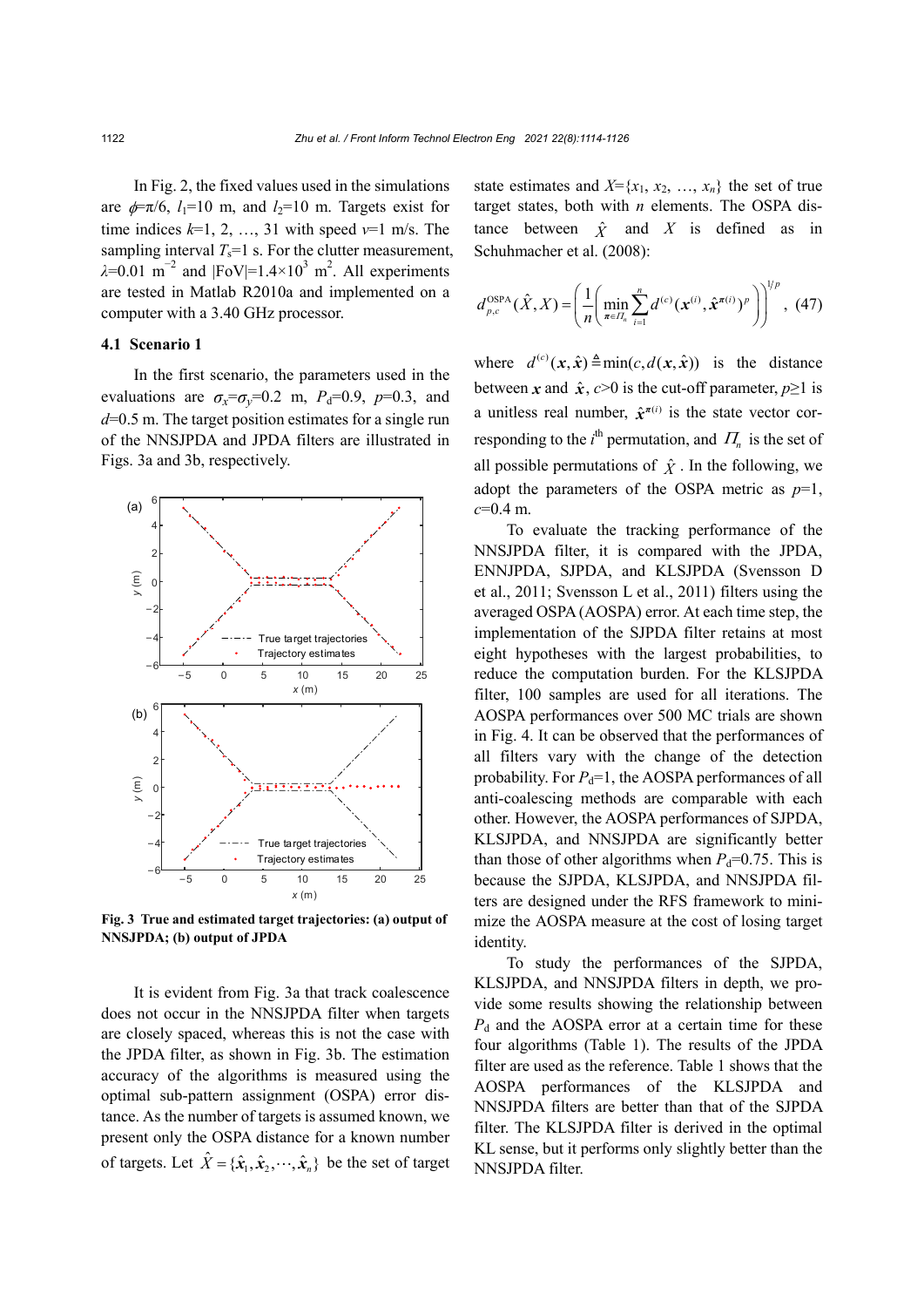

**Fig. 4 Evaluation of the JPDA, ENNJPDA, SJPDA, KLSJPDA, and NNSJPDA filters for different detection probabilities:** (a)  $P_d=1$ ; (b)  $P_d=0.75$ 

| Table 1 Averaged OSPA error for a single run |  |  |  |  |  |  |
|----------------------------------------------|--|--|--|--|--|--|
|----------------------------------------------|--|--|--|--|--|--|

| Detection   | Averaged OSPA error (cm) |              |         |                |  |
|-------------|--------------------------|--------------|---------|----------------|--|
| probability | JPDA                     | <b>SJPDA</b> | KLSJPDA | <b>NNSJPDA</b> |  |
| 1.0         | 39.7                     | 20.9         | 19.1    | 20.1           |  |
| 0.9         | 38.9                     | 23.6         | 20.0    | 20.9           |  |
| 0.8         | 36.3                     | 25.1         | 21.2    | 22.3           |  |

The track loss probability is also a generally used evaluation criterion of tracking algorithms and is considered in Table 2. A track is considered lost if the state covariance matrix elements corresponding to the *x* or *y* dimension surpass 2 m. Table 2 indicates that the track loss probabilities of the SJPDA, KLSJPDA, and NNSJPDA filters are dramatically reduced when compared with that of the JPDA filter, due to their avoidance of track coalescence. Going a step further, the track losses of the KLSJPDA and NNSJPDA filters occur less frequently than that of the SJPDA filter when  $P_d$ <1, because they can give better target locations.

**Table 2 Track loss probabilities with different detection probabilities** 

| Detection   | Track loss probability |      |               |         |
|-------------|------------------------|------|---------------|---------|
| probability | <b>JPDA</b>            |      | SJPDA KLSJPDA | NNSJPDA |
| 1.0         | 0.22                   |      |               | 0       |
| 0.9         | 0.27                   | 0.02 | 0.01          | 0.01    |
| 0.8         | 0.32                   | 0.05 | 0.01          | 0.02    |

The averaged computing time for the JPDA, SJPDA, KLSJPDA, and NNSJPDA filters against the averaged number of clutter points per scan varying from  $r=10$  to 100 are shown in Fig. 5. There is an overall increase of computing time with the increase of *r*. This is because there are many false measurements which fall into the track gate when *r* is high and all the data association based methods can be time-consuming. However, the KLSJPDA filter needs much more computing time than the JPDA, SJPDA, and NNSJPDA filters. Note that only 100 samples are used during the iterative procedure for the KLSJPDA filter. Using more samples can improve the accuracy of the posterior density, which improves the performance of the KLSJPDA filter to a certain accuracy, but the computing time will further increase. The JPDA filter is about 2–3 times faster than the SJPDA filter, because the SJPDA filter establishes a goal function to measure the multimodality of the density. To minimize the goal function, one needs to search for all of the combinations of indexations of all hypotheses, which takes a long time. Compared with the SJPDA and KLSJPDA filters, as expected, the NNSJPDA filter clearly reduces the computation burden. Moreover, the computing time of the NNSJPDA filter is nearly equivalent to that of JPDA in the operational environment of these simulations. Therefore, the above simulations show that the estimation accuracy of the NNSJPDA filter is comparable to that of the optimal KLSJPDA filter. In terms of computing time, the proposed approach is significantly more efficient.

## **4.2 Scenario 2**

In this subsection, simulations are conducted to demonstrate that the NNSJPDA filter has the potential to propagate the distribution of the target-label vectors. The NNSJPDA filter with the target label is evaluated using the scenario illustrated in Fig. 2, with  $p=0.08$ ,  $P_d=0.9$ , and  $\sigma_x=\sigma_y=0.1$  m. Three different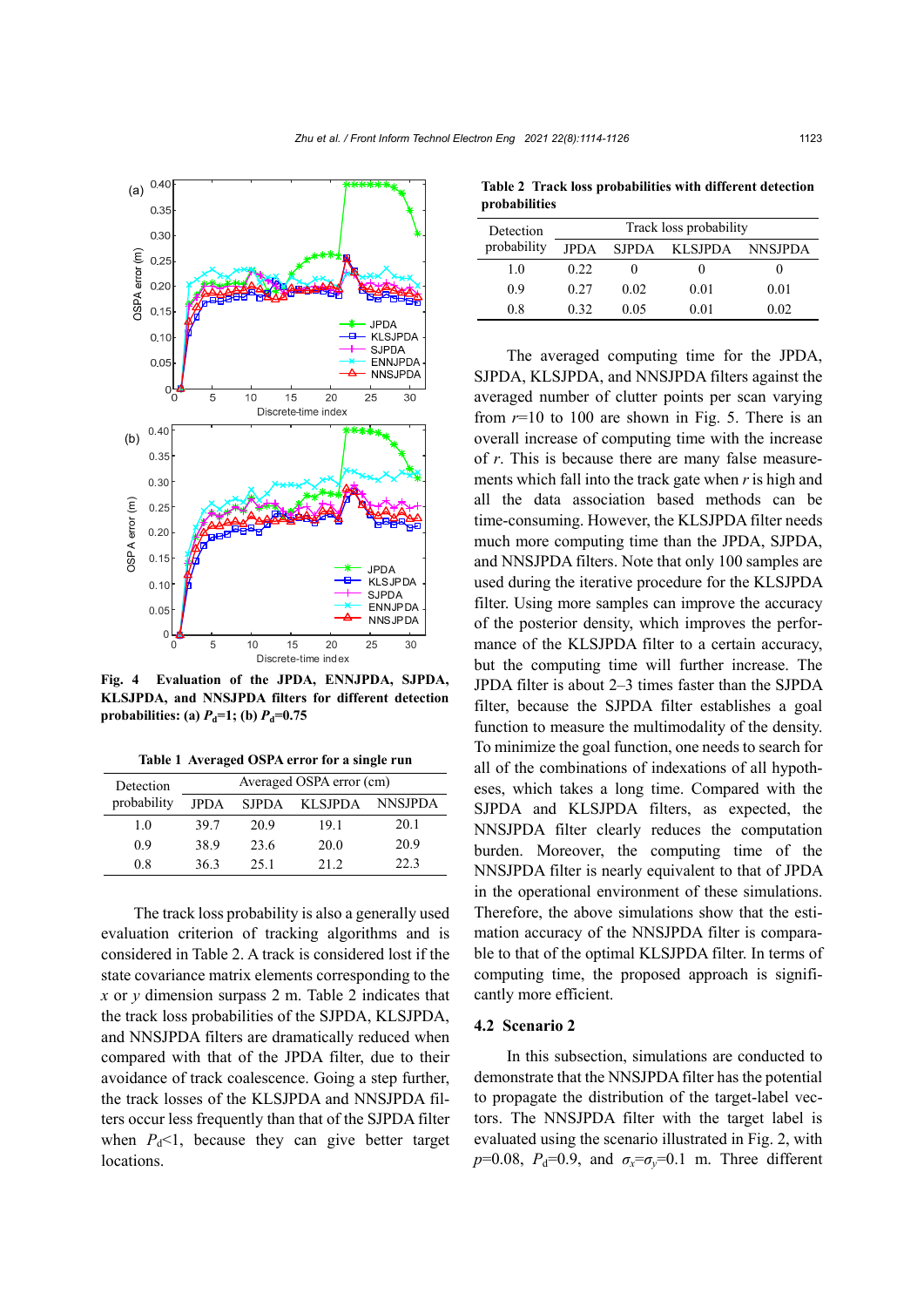

**Fig. 5 Averaged computing time against the averaged**

separation distances  $d=1.5$ , 1, and 0.5 m are considered. The output of the JPDA filter is used as a reference. In Fig. 6, the position estimates for a single run of the JPDA and NNSJPDA filters with the target label are shown in the left and middle panels, respectively, and the probabilities of label vectors are shown in the right label.

In Fig. 6a, the probability that tracks follow the original targets is close to one throughout the scenario, because the targets move far away and switches of target labels seldom occur. In Fig. 6b, the probability of the original label vector slightly decreases to 0.5 after the two targets move close to each other. In Fig. 6c, the probability of the original label vector quickly drops to 0.5, which indicates that it is





The position estimates for a single run of the JPDA and NNSJPDA filters with the target label are shown in the left and middle panels, respectively, and the probabilities of label vectors are shown in the right panel. In the left and middle panels, the true target positions are indicated by dotted lines and the estimated target positions by "-○-" and "-△-." In the right panel, the solid line represents the probability that tracks are associated with the original targets and the dashed line denotes the probability of the opposite case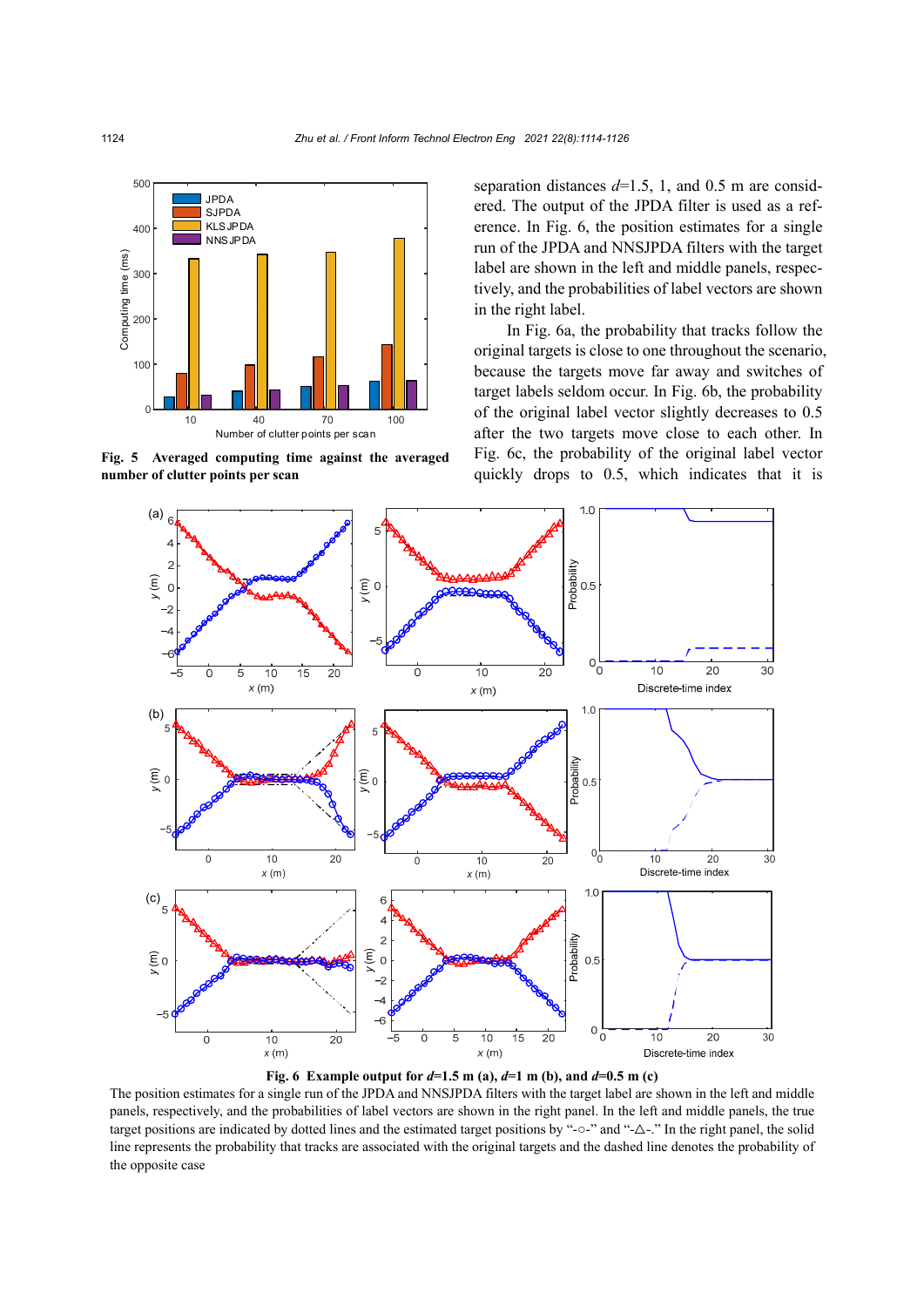impossible to associate the tracks with the correct targets after they move close together. These results are in agreement with the theoretical analysis. In a word, the NNSJPDA filter has the ability to propagate the distribution of the label vectors, which indicates the uncertainty in track-to-target assignment. However, the JPDA filter does not provide such information, as it always assumes that the tracks are following the right targets even when false association occurs.

## **5 Conclusions**

In this paper, we present a novel filter named NNSJPDA, which combines the RFS theory with the JPDA filter. To accurately approximate the posterior density of the NNSJPDA filter with a single Gaussian density, the posterior density is optimized by switching within its RFS family. Specifically, posterior density optimization is accomplished by switching the posterior densities of all possible data association events in parallel, aiming to minimize the KL divergence between the posterior density and the single Gaussian density. It is further shown that the information of the target label vectors can be preserved during the posterior density switching procedure. This information is used to propagate the distribution of the target label vectors, and the propagation is modeled as a non-homogeneous Markov chain. The chain is doubly stochastic and ergodic, and always converges to the equilibrium state whatever the initial distribution is. The simulation results show that the NNSJPDA filter can effectively avoid the wellknown track-coalescence problem and estimate the target positions well. In terms of computation, the computing time of the NNSJPDA filter is comparable to that of the JPDA filter, because optimization of the posterior density needs less computational effort and converges quickly. One limitation of the NNSJPDA filter is that the target number must be given a priori. Thus, a future direction would be to adapt the proposed approach to uncertainty in the number of targets.

### **Contributors**

Yun ZHU designed the research. Yun ZHU and Shuang LIANG drafted the manuscript. Xiaojun WU and Honghong YANG helped organize the manuscript and finalized the paper.

#### **Compliance with ethics guidelines**

Yun ZHU, Shuang LIANG, Xiaojun WU, and Honghong YANG declare that they have no conflict of interest.

#### **References**

Bar-Shalom Y, Tse E, 1975. Tracking in a cluttered environment with probabilistic data association. *Automatica*, 11(5):451-460.

https://doi.org/10.1016/0005-1098(75)90021-7

- Beard M, Reuter S, Granström K, et al., 2015. A generalised labelled multi-Bernoulli filter for extended multi-target tracking. Proc 18<sup>th</sup> Int Conf on Information Fusion, p.991-998.
- Bloem EA, Blom HAP, 1995. Joint probabilistic data association methods avoiding track coalescence. Proc  $34<sup>th</sup> IEEE$ Conf on Decision and Control, p. 2752-2757. https://doi.org/10.1109/CDC.1995.478532
- Fitzgerald RJ, 1985. Track biases and coalescence with probabilistic data association. *IEEE Trans Aerosp Electron Syst*, AES-21(6):822-825. https://doi.org/10.1109/TAES.1985.310670
- Fitzgerald RJ, 1990. Development of practical PDA logic for multitarget tracking by microprocessor. Proc American Control Conf, p.1-23. https://doi.org/10.23919/ACC.1986.4789059
- Fortmann T, Bar-Shalom Y, Scheffe M, 1983. Sonar tracking of multiple targets using joint probabilistic data association. *IEEE J Ocean Eng*, 8(3):173-183. https://doi.org/10.1109/JOE.1983.1145560
- Garcia-Fernandez AF, 2016. Track-before-detect labeled multi-Bernoulli particle filter with label switching. *IEEE Trans Aerosp Electron Syst*, 52(5):2123-2138. https://doi.org/10.1109/TAES.2016.150343
- Horn RA, Johnson CR, 1985. Matrix Analysis. Cambridge University Press, New York, USA.
- Jing PL, Xu SY, Li X, et al., 2015. Coalescence-avoiding joint probabilistic data association based on bias removal. *EURASIP J Adv Signal Process*, 2015(1):24. https://doi.org/10.1186/s13634-015-0205-2
- Kullback S, 1968. Information Theory and Statistics. Dover, New York, USA.
- Li TC, Su JY, Liu W, et al., 2017. Approximate Gaussian conjugacy: parametric recursive filtering under nonlinearity, multimodality, uncertainty, and constraint, and beyond. *Front Inform Technol Electron Eng*, 18(12): 1913-1939. https://doi.org/10.1631/FITEE.1700379
- Li TC, Wang XX, Liang Y, et al., 2020. On arithmetic average fusion and its application for distributed multi-Bernoulli multitarget tracking. *IEEE Trans Signal Process*, 68: 2883-2896.

https://doi.org/10.1109/TSP.2020.2985643

Liang S, Zhu Y, Hao L, et al., 2019. Nearest-neighbour joint probabilistic data association filter based on random finite set. Proc 8<sup>th</sup> Int Conf on Control, Automation and Information Sciences, p.1-6.

https://doi.org/10.1109/iccais46528.2019.9074585